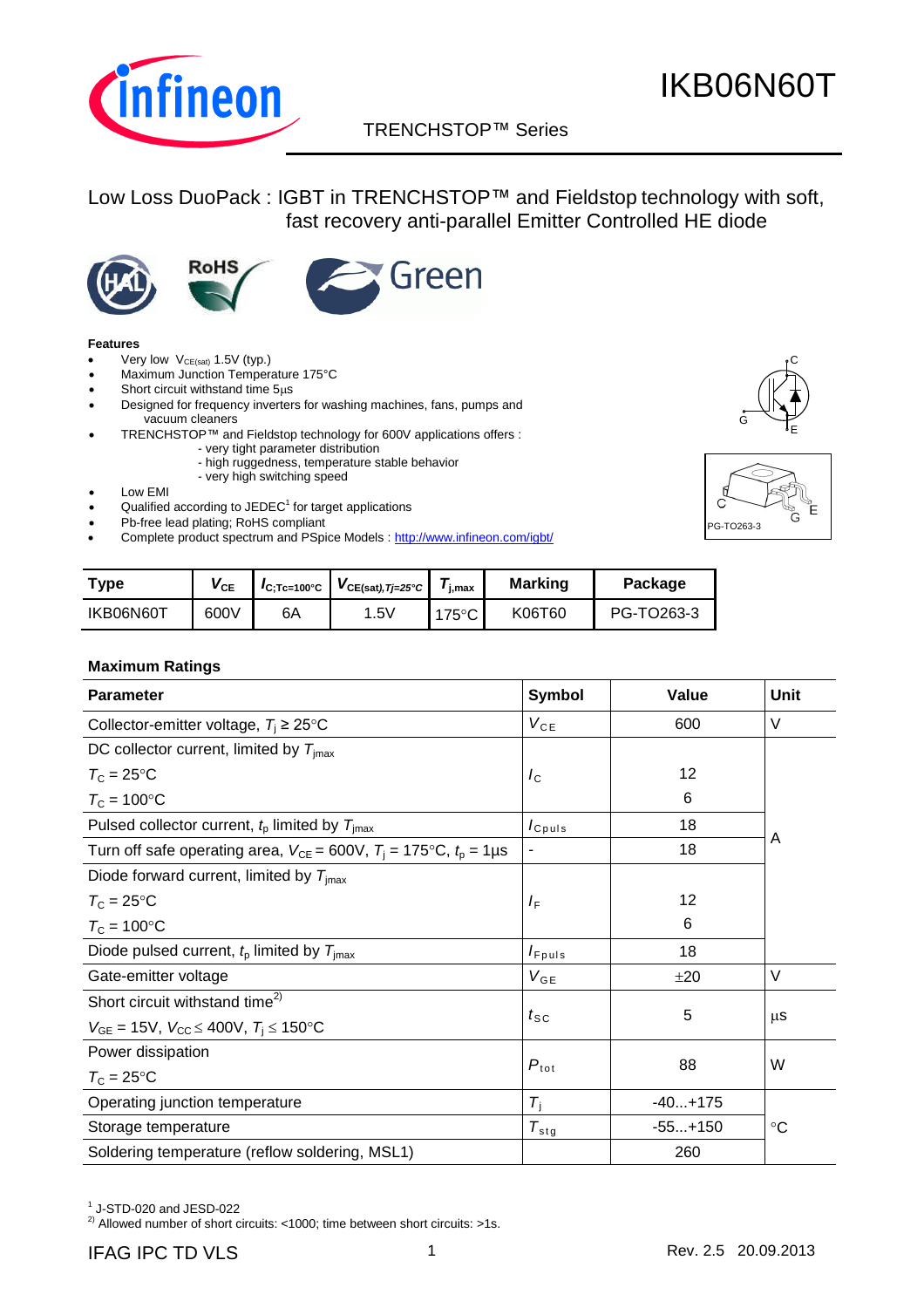

### TRENCHSTOP™ Series

#### **Thermal Resistance**

| <b>Parameter</b>                             | Symbol          | <b>Conditions</b>                | Max. Value | <b>Unit</b> |
|----------------------------------------------|-----------------|----------------------------------|------------|-------------|
| <b>Characteristic</b>                        |                 |                                  |            |             |
| IGBT thermal resistance,<br>junction - case  | $R_{thJC}$      |                                  | 1.7        | K/W         |
| Diode thermal resistance,<br>junction - case | $R_{\rm thJCD}$ |                                  | 2.6        |             |
| Thermal resistance,<br>junction - ambient    | $R_{thJA}$      |                                  | 62         |             |
| Thermal resistance,<br>junction - ambient    | $R_{thJA}$      | Footprint<br>6cm <sup>2</sup> Cu | 65<br>40   |             |

### **Electrical Characteristic,** at  $T_j = 25 \degree C$ , unless otherwise specified

|                                      |                   |                                                                     | Value |            |      | Unit     |
|--------------------------------------|-------------------|---------------------------------------------------------------------|-------|------------|------|----------|
| <b>Parameter</b>                     | Symbol            | <b>Conditions</b>                                                   | min.  | typ.       | max. |          |
| <b>Static Characteristic</b>         |                   |                                                                     |       |            |      |          |
| Collector-emitter breakdown voltage  | $V_{\rm (BR)CES}$ | $V_{GE} = 0V$ ,<br>$I_c = 0.25mA$                                   | 600   |            |      | V        |
| Collector-emitter saturation voltage | $V_{CE(sat)}$     | $V_{GE}$ = 15V, $I_C = 6A$<br>$T_i = 25^{\circ}C$<br>$T_i = 175$ °C |       | 1.5<br>1.8 | 2.05 |          |
| Diode forward voltage                | $V_{\mathsf{F}}$  | $V_{GE} = 0V$ , $I_F = 6A$                                          |       |            |      |          |
|                                      |                   | $T_i = 25^{\circ}C$                                                 |       | 1.6        | 2.05 |          |
|                                      |                   | $T_i = 175$ °C                                                      |       | 1.6        |      |          |
| Gate-emitter threshold voltage       | $V_{GE(th)}$      | $I_c = 0.18$ m A,<br>$V_{CE} = V_{GE}$                              | 4.1   | 4.6        | 5.7  |          |
| Zero gate voltage collector current  | $I_{\text{CES}}$  | $V_{CE}$ =600V,<br>$V_{GE} = 0V$                                    |       |            |      | μA       |
|                                      |                   | $T_i = 25^{\circ}C$                                                 |       |            | 40   |          |
|                                      |                   | $T_i = 175$ °C                                                      |       |            | 700  |          |
| Gate-emitter leakage current         | $I_{\text{GES}}$  | $V_{CE} = 0V, V_{GE} = 20V$                                         |       |            | 100  | nA       |
| Transconductance                     | $g_{\rm fs}$      | $V_{CF} = 20V, I_C = 6A$                                            |       | 3.6        |      | S        |
| Integrated gate resistor             | $R_{Gint}$        |                                                                     |       | none       |      | $\Omega$ |

### **Dynamic Characteristic**

| Input capacitance                                                 | $C_{iss}$         | $V_{CE} = 25V$ ,                                                             | 368 | рF |
|-------------------------------------------------------------------|-------------------|------------------------------------------------------------------------------|-----|----|
| Output capacitance                                                | $C_{\text{oss}}$  | $V_{GF} = 0V$ ,                                                              | 28  |    |
| Reverse transfer capacitance                                      | $C_{\text{rss}}$  | $f=1$ MHz                                                                    | 11  |    |
| Gate charge                                                       | $Q_{\text{Gate}}$ | $V_{\text{CC}} = 480V, I_{\text{C}} = 6A$<br>$V_{GF} = 15V$                  | 42  | nС |
| Internal emitter inductance<br>measured 5mm (0.197 in.) from case | $L_{\rm F}$       |                                                                              |     | nH |
| Short circuit collector current <sup>1)</sup>                     | $I_{C(SC)}$       | $V_{GE}$ =15V, $t_{SC}$ ≤5µs<br>$V_{\rm CC} = 400V$ ,<br>$T_i = 25^{\circ}C$ | 55  | Α  |

 $1)$  Allowed number of short circuits: <1000; time between short circuits: >1s.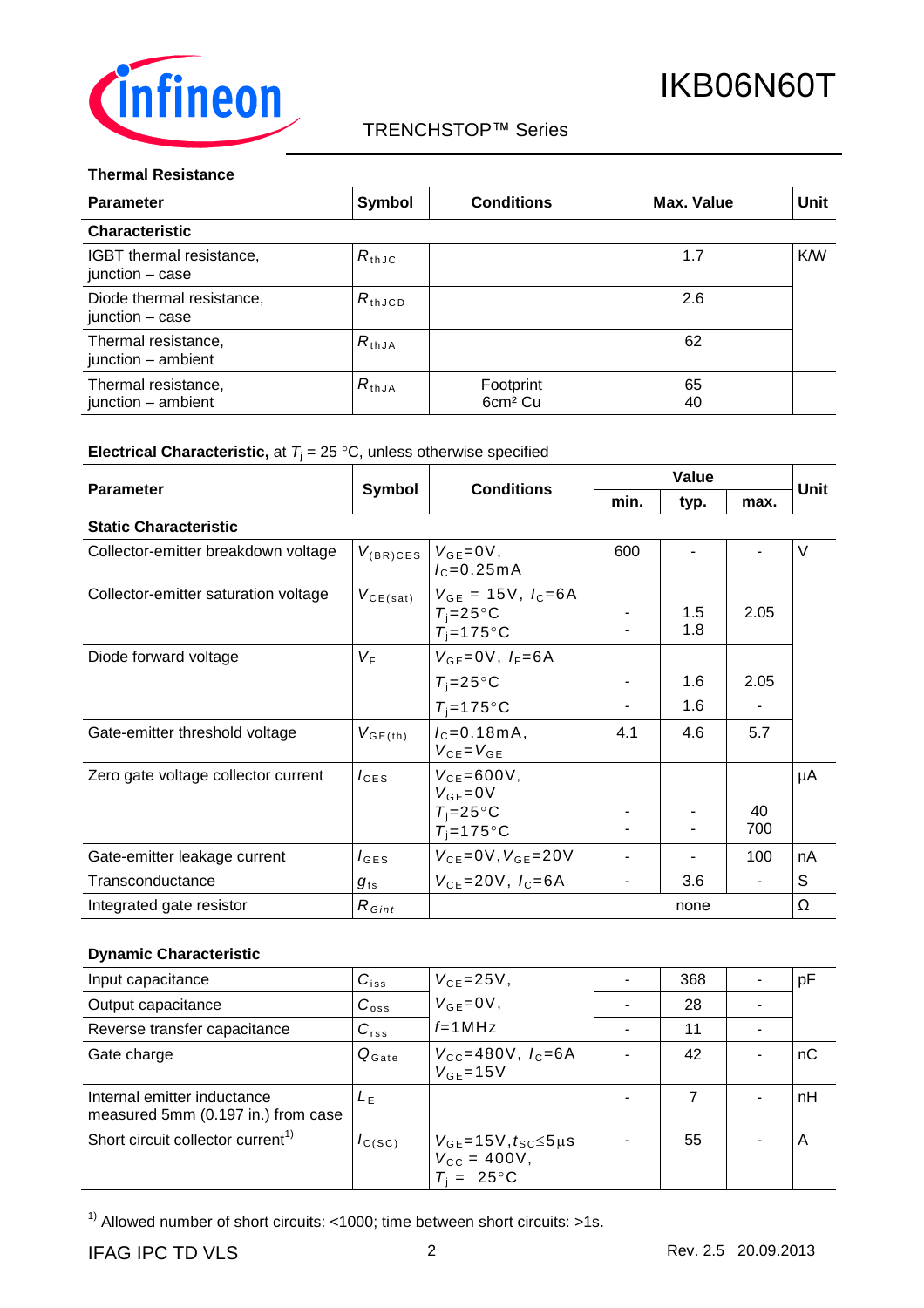

### TRENCHSTOP™ Series

#### **Switching Characteristic, Inductive Load, at**  $T_1=25$  **°C**

|                                                                    |                      |                                                                                                                                            | Value |      |      |             |
|--------------------------------------------------------------------|----------------------|--------------------------------------------------------------------------------------------------------------------------------------------|-------|------|------|-------------|
| <b>Parameter</b>                                                   | Symbol               | <b>Conditions</b>                                                                                                                          | min.  | typ. | max. | <b>Unit</b> |
| <b>IGBT Characteristic</b>                                         |                      |                                                                                                                                            |       |      |      |             |
| Turn-on delay time                                                 | $t_{\textsf{d}(on)}$ | $T_i = 25^{\circ}C$ ,                                                                                                                      |       | 9    |      | ns          |
| Rise time                                                          | $t_{\rm r}$          | $V_{\text{CC}} = 400V, I_{\text{C}} = 6A$<br>$V_{GF} = 0/15V, r_{G} = 23\Omega$ ,                                                          |       | 6    |      |             |
| Turn-off delay time                                                | $t_{d(\text{off})}$  | $L_{\sigma} = 60$ nH, $C_{\sigma} = 40$ pF<br>$L_{\sigma}$ , $C_{\sigma}$ from Fig. E<br>Energy losses include<br>"tail" and diode reverse |       | 130  |      |             |
| Fall time                                                          | $t_{\rm f}$          |                                                                                                                                            |       | 58   |      |             |
| Turn-on energy                                                     | $E_{\rm on}$         |                                                                                                                                            |       | 0.09 |      | mJ          |
| Turn-off energy                                                    | $E_{\rm off}$        |                                                                                                                                            |       | 0.11 |      |             |
| Total switching energy                                             | $E_{ts}$             | recovery.                                                                                                                                  |       | 0.2  |      |             |
| <b>Anti-Parallel Diode Characteristic</b>                          |                      |                                                                                                                                            |       |      |      |             |
| Diode reverse recovery time                                        | $t_{\rm rr}$         | $T_i = 25^{\circ}C$ ,                                                                                                                      |       | 123  |      | ns          |
| Diode reverse recovery charge                                      | $Q_{rr}$             | $V_R = 400V$ , $I_F = 6A$ ,                                                                                                                |       | 190  |      | nC          |
| Diode peak reverse recovery current                                | $I_{\rm rrm}$        | $di_F/dt = 550$ A/ $\mu$ s                                                                                                                 |       | 5.3  |      | A           |
| Diode peak rate of fall of reverse<br>recovery current during $tb$ | $di_{rr}/dt$         |                                                                                                                                            |       | 450  |      | $A/\mu s$   |

#### **Switching Characteristic, Inductive Load, at**  $T_i$ **=175 °C**

|                                                                    |                      |                                                                                                            | Value |       |      | Unit      |
|--------------------------------------------------------------------|----------------------|------------------------------------------------------------------------------------------------------------|-------|-------|------|-----------|
| <b>Parameter</b>                                                   | Symbol               | <b>Conditions</b>                                                                                          | min.  | typ.  | max. |           |
| <b>IGBT Characteristic</b>                                         |                      |                                                                                                            |       |       |      |           |
| Turn-on delay time                                                 | $t_{\textsf{d}(on)}$ | $T_i = 175$ °C,                                                                                            |       | 9     |      | ns        |
| Rise time                                                          | $t_{\rm r}$          | $V_{\text{CC}} = 400V, I_{\text{C}} = 6A,$<br>$V_{GE} = 0/15V, r_G = 23\Omega,$                            |       | 8     |      |           |
| Turn-off delay time                                                | $t_{\sf d(off)}$     | $L_{\sigma}$ =60nH, $C_{\sigma}$ =40pF<br>$L_{\sigma}$ , $C_{\sigma}$ from Fig. E<br>Energy losses include |       | 165   |      |           |
| Fall time                                                          | $t_{\rm f}$          |                                                                                                            |       | 84    |      |           |
| Turn-on energy                                                     | $E_{\text{on}}$      |                                                                                                            |       | 0.14  |      | mJ        |
| Turn-off energy                                                    | $E_{\text{off}}$     | "tail" and diode reverse                                                                                   |       | 0.18  |      |           |
| Total switching energy                                             | $E_{ts}$             | recovery.                                                                                                  |       | 0.335 |      |           |
| <b>Anti-Parallel Diode Characteristic</b>                          |                      |                                                                                                            |       |       |      |           |
| Diode reverse recovery time                                        | $t_{\rm rr}$         | $T_i = 175$ °C                                                                                             |       | 180   |      | ns        |
| Diode reverse recovery charge                                      | $Q_{rr}$             | $V_R = 400V$ , $I_F = 6A$ ,                                                                                |       | 500   |      | nC        |
| Diode peak reverse recovery current                                | $I_{\rm rrm}$        | $di_F/dt = 550$ A/µs                                                                                       |       | 7.6   |      | A         |
| Diode peak rate of fall of reverse<br>recovery current during $tb$ | $di_{rr}/dt$         |                                                                                                            |       | 285   |      | $A/\mu s$ |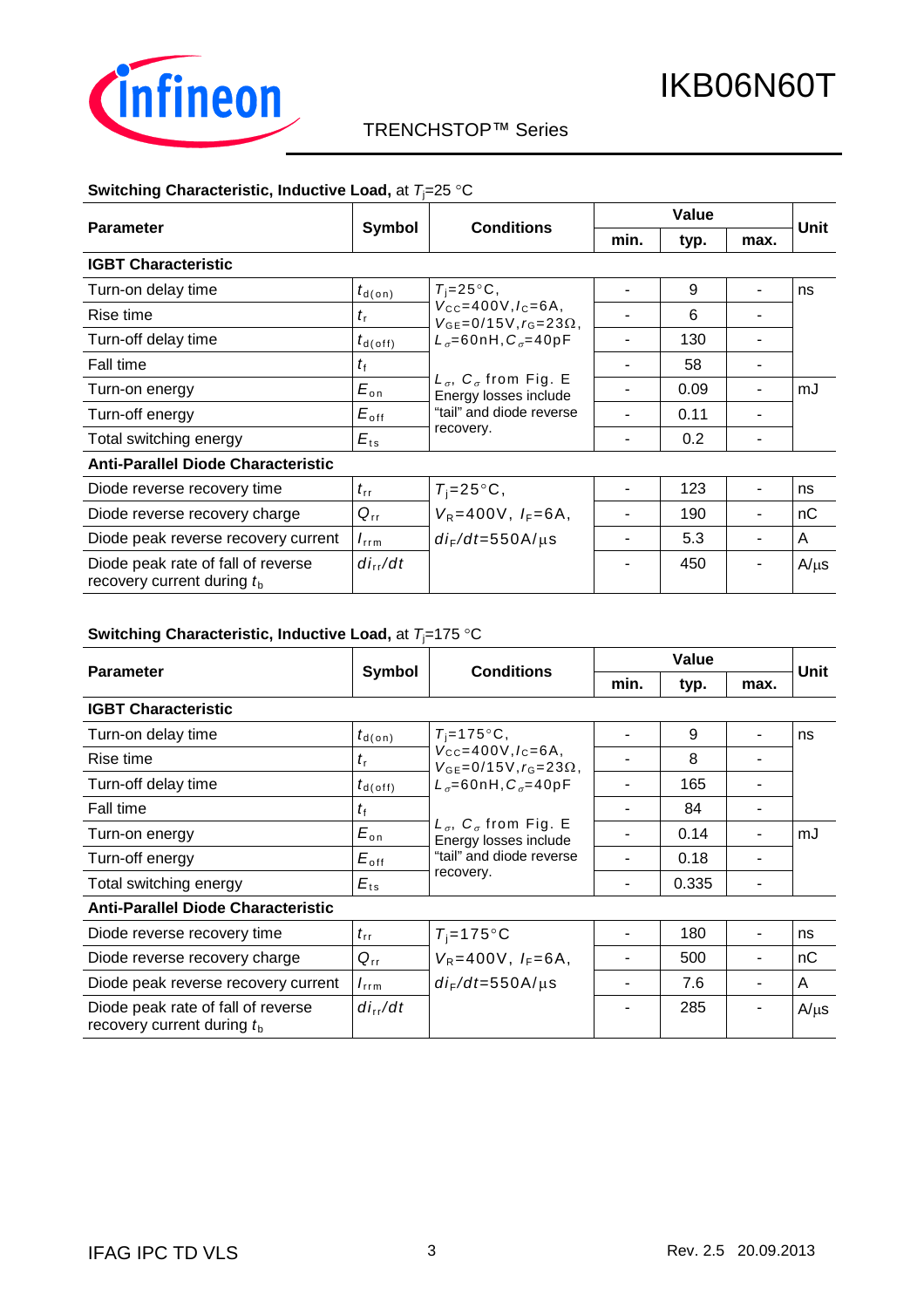

TRENCHSTOP™ Series p

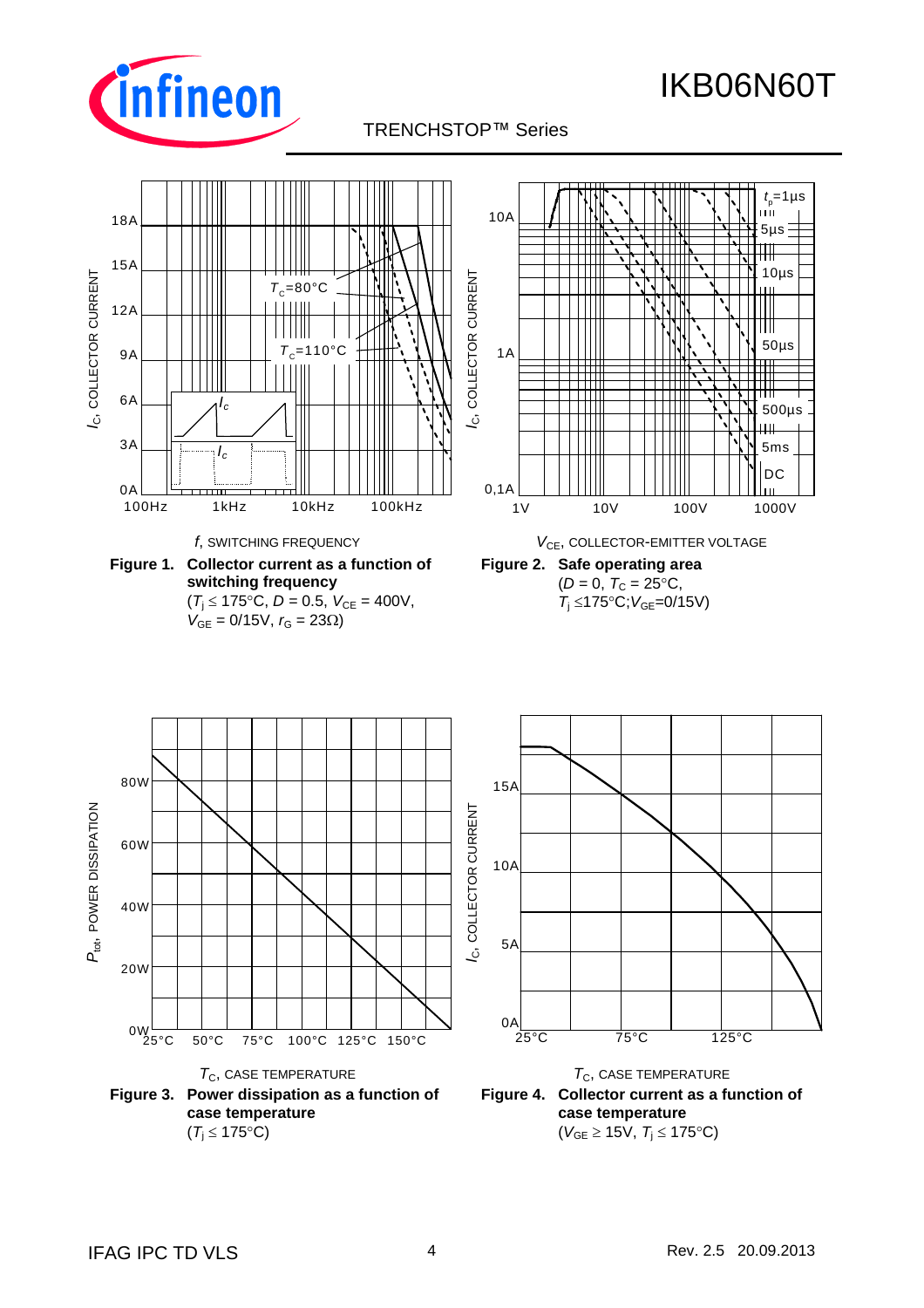

TRENCHSTOP™ Series p



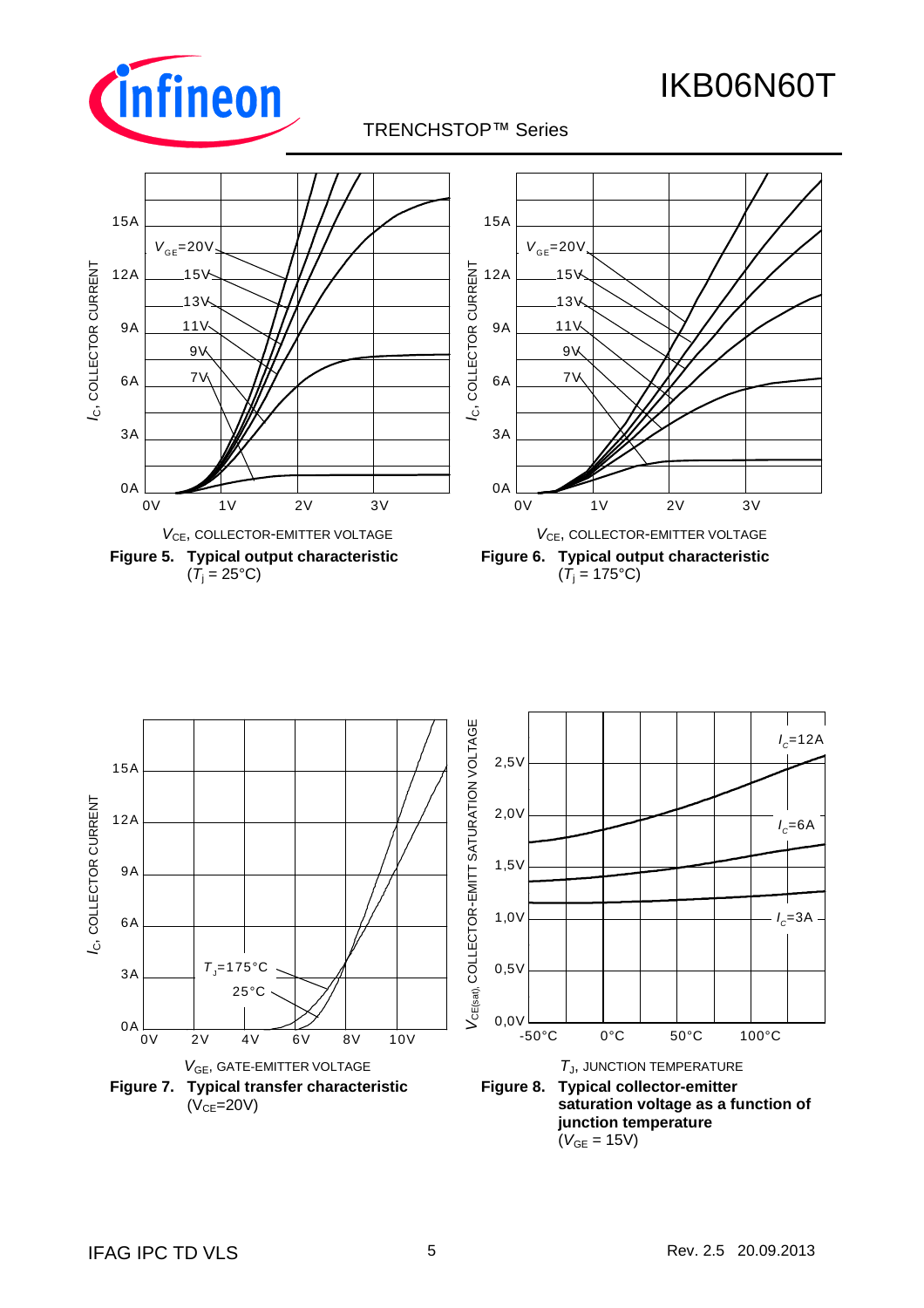

## TRENCHSTOP™ Series p

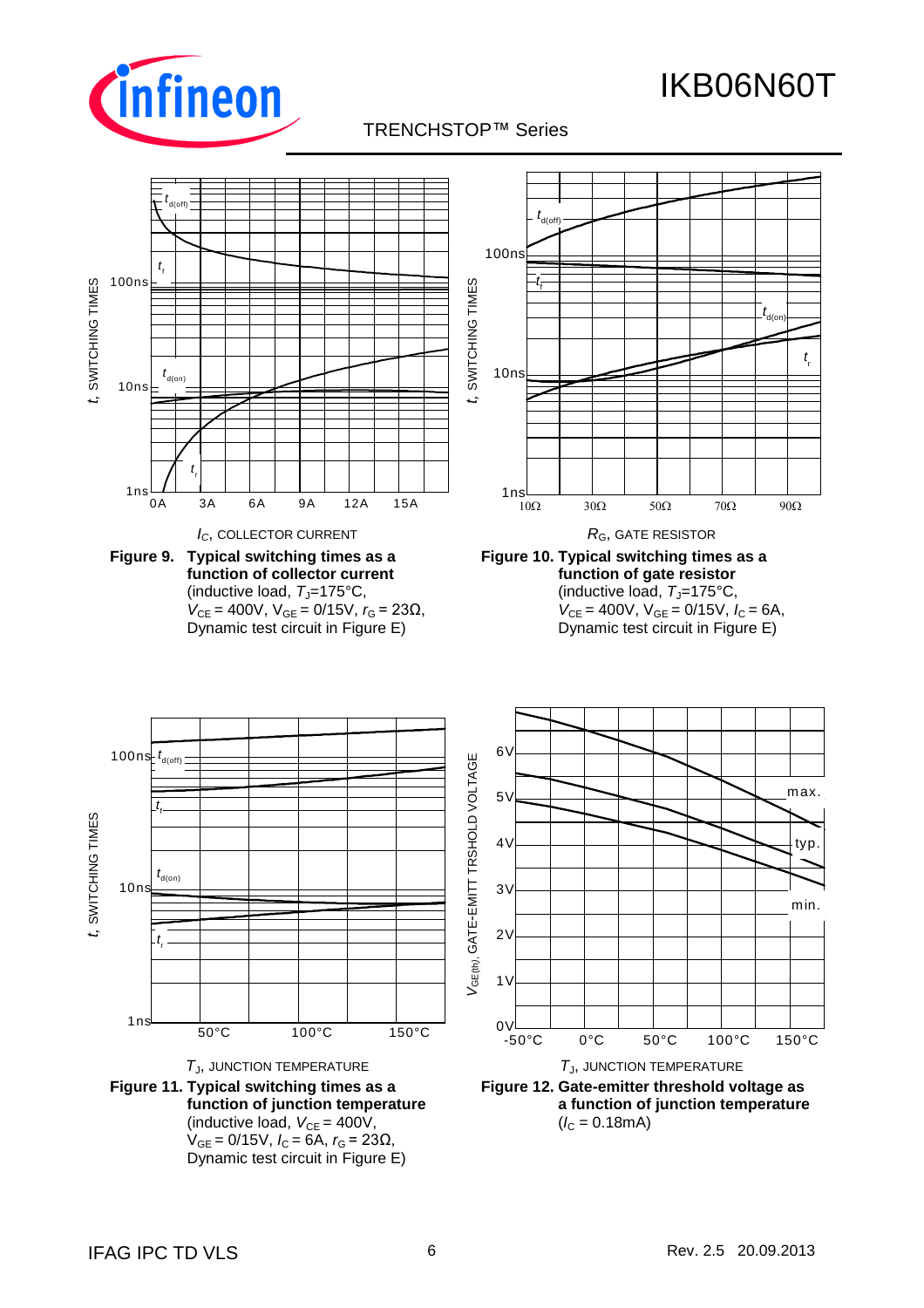

## TRENCHSTOP™ Series p

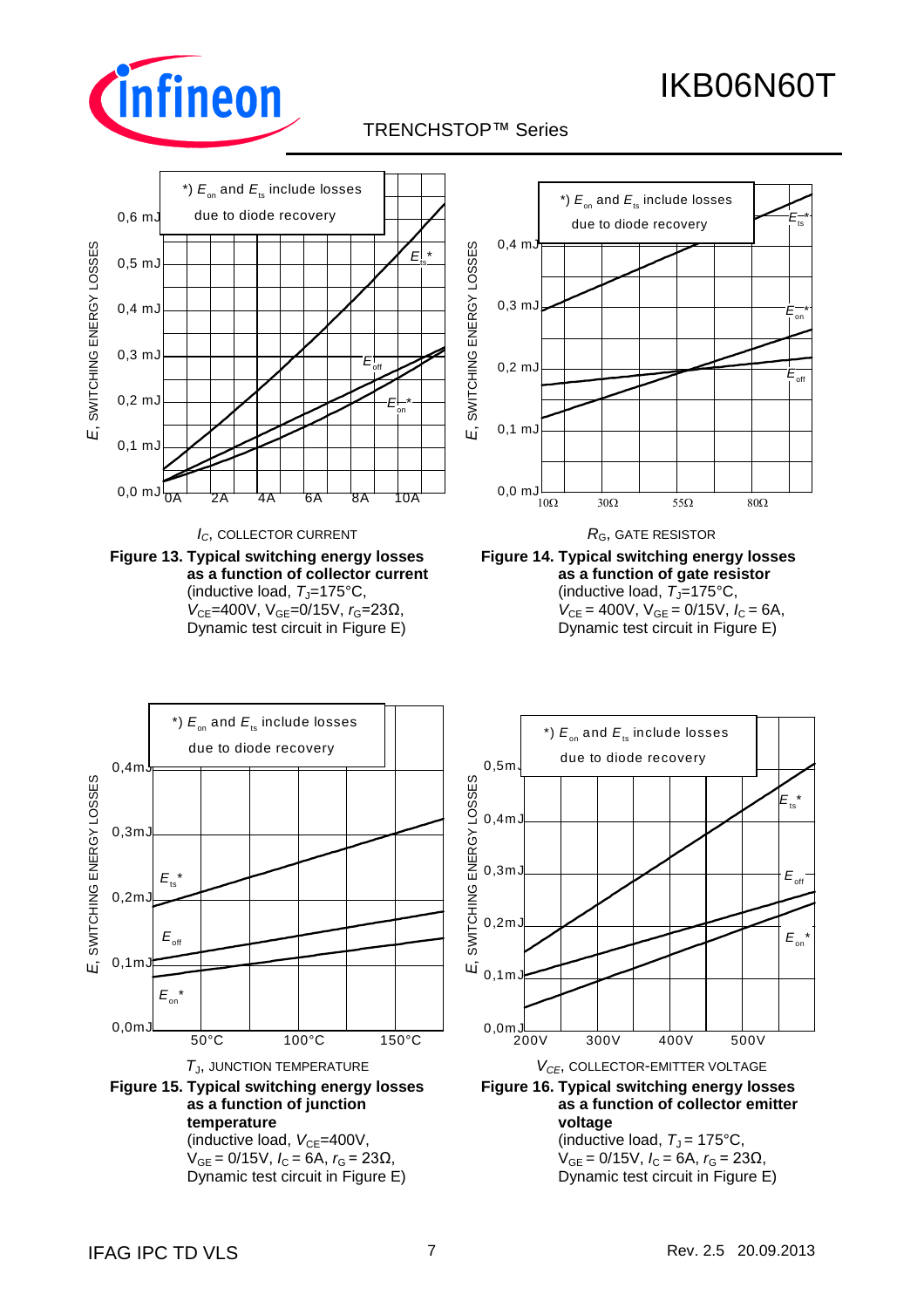

*C*rss

C<sub>oss</sub>

*C*iss

### TRENCHSTOP™ Series





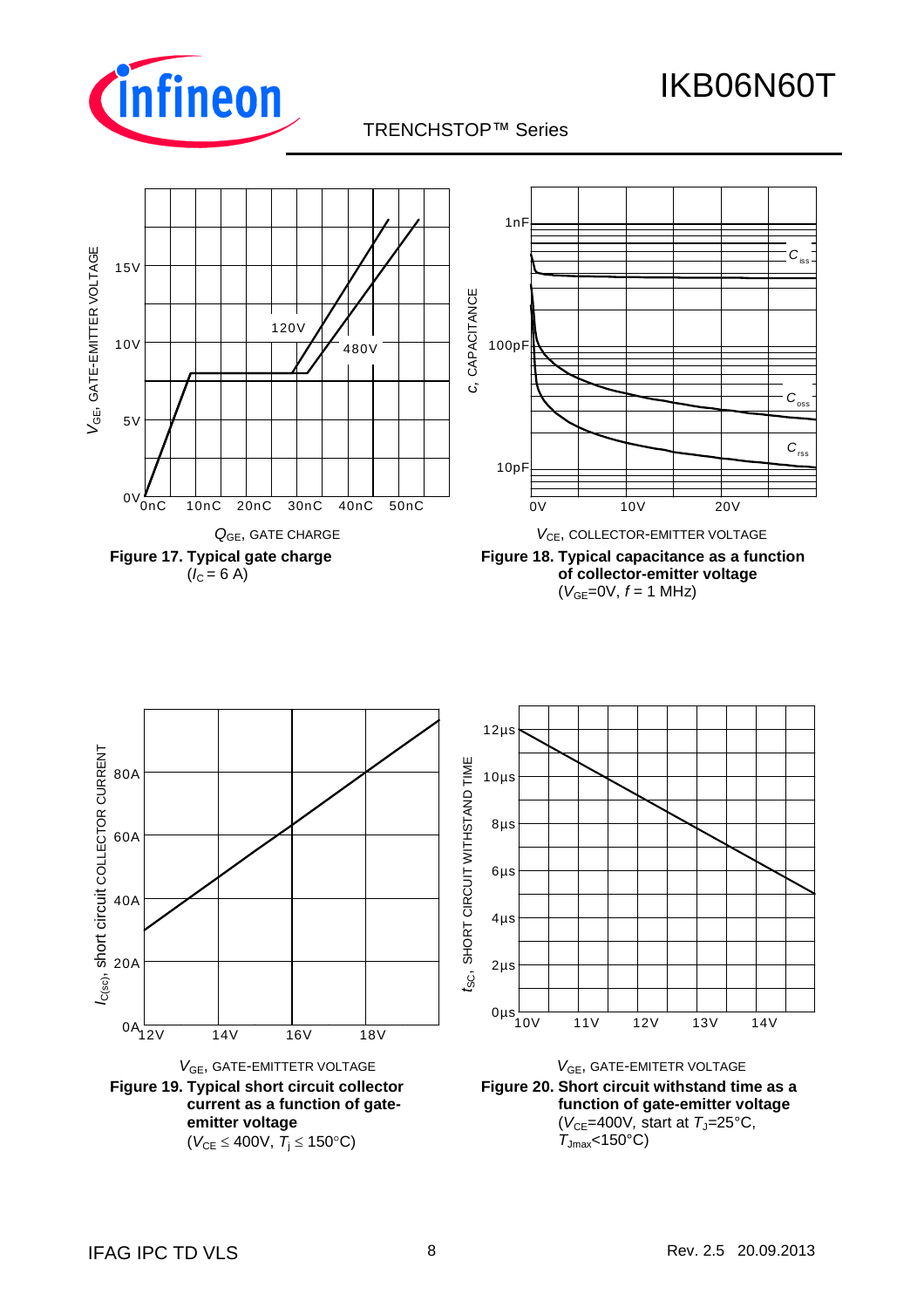

TRENCHSTOP™ Series p





*di*F*/dt*, DIODE CURRENT SLOPE *di*F*/dt*, DIODE CURRENT SLOPE **Figure 23. Typical reverse recovery time as a function of diode current slope**  $(V_R = 400V, I_F = 6A,$ Dynamic test circuit in Figure E)





Dynamic test circuit in Figure E)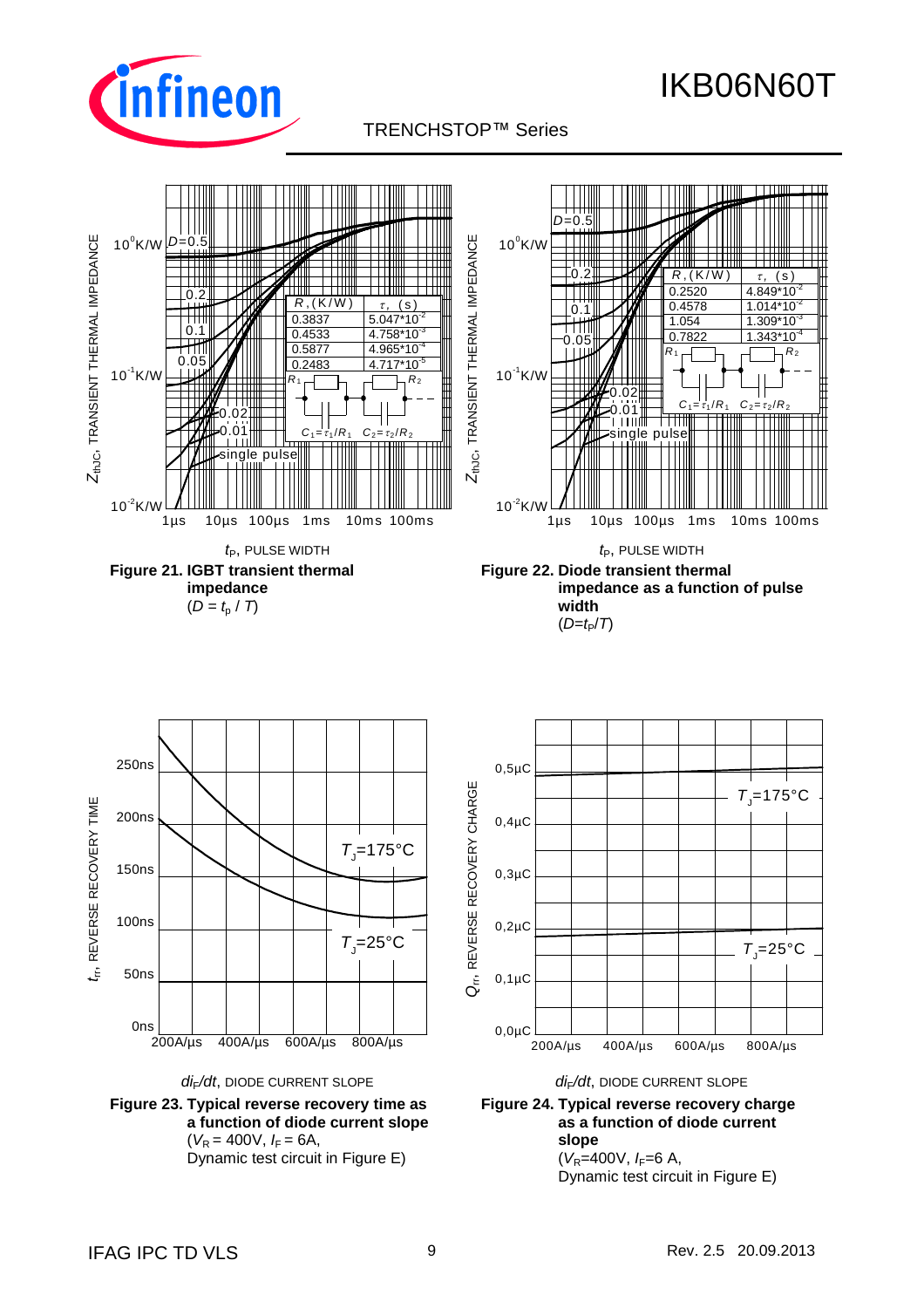

### TRENCHSTOP™ Series p

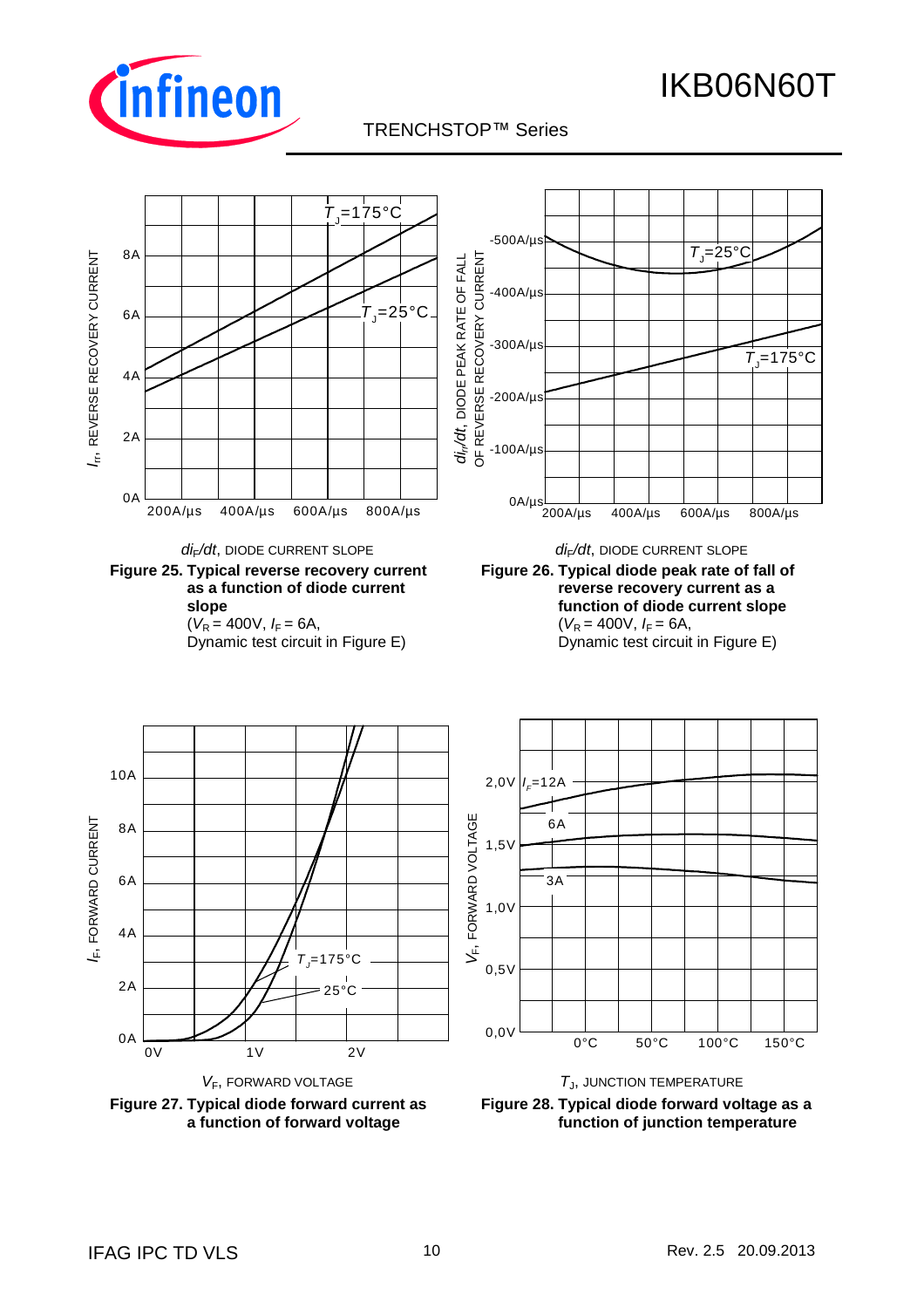

### TRENCHSTOP™ Series

**PG-TO263-3**





|                | <b>MILLIMETERS</b> |                |                | <b>INCHES</b> |                 |
|----------------|--------------------|----------------|----------------|---------------|-----------------|
| <b>DIM</b>     | <b>MIN</b>         | <b>MAX</b>     | <b>MIN</b>     | <b>MAX</b>    |                 |
| A              | 4.30               | 4.57           | 0.169          | 0.180         |                 |
| A <sub>1</sub> | 0.00               | 0.25           | 0.000          | 0.010         |                 |
| b              | 0.65               | 0.85           | 0.026          | 0.033         | <b>DOCUM</b>    |
| b2             | 0.95               | 1.15           | 0.037          | 0.045         | Z8B00           |
| c              | 0.33               | 0.65           | 0.013          | 0.026         |                 |
| c2             | 1.17               | 1.40           | 0.046          | 0.055         | <b>SCALE</b>    |
| D              | 8.51               | 9.45           | 0.335          | 0.372         |                 |
| D1             | 7.10               | 7.90           | 0.280          | 0.311         |                 |
| E              | 9.80               | 10.31          | 0.386          | 0.406         | 0               |
| E1             | 6.50               | 8.60           | 0.256          | 0.339         |                 |
| $\mathbf e$    |                    | 2.54           | 0.100          |               |                 |
| e <sub>1</sub> |                    | 5.08           | 0.200          |               |                 |
| N              |                    | $\overline{2}$ | $\overline{2}$ |               | <b>EUROPEAN</b> |
| н              | 14.61              | 15.88          | 0.575          | 0.625         |                 |
| L              | 2.29               | 3.00           | 0.090          | 0.118         |                 |
| L1             | 0.70               | 1.60           | 0.028          | 0.063         |                 |
| L <sub>2</sub> | 1.00               | 1.78           | 0.039          | 0.070         |                 |
| F1             | 16.05              | 16.25          | 0.632          | 0.640         |                 |
| F2             | 9.30               | 9.50           | 0.366          | 0.374         | <b>ISSUE</b>    |
| F3             | 4.50               | 4.70           | 0.177          | 0.185         | $30 - 0$        |
| F4             | 10.70              | 10.90          | 0.421          | 0.429         |                 |
| F <sub>5</sub> | 3.65               | 3.85           | 0.144          | 0.152         | <b>REV</b>      |
| F <sub>6</sub> | 1.25               | 1.45           | 0.049          | 0.057         |                 |

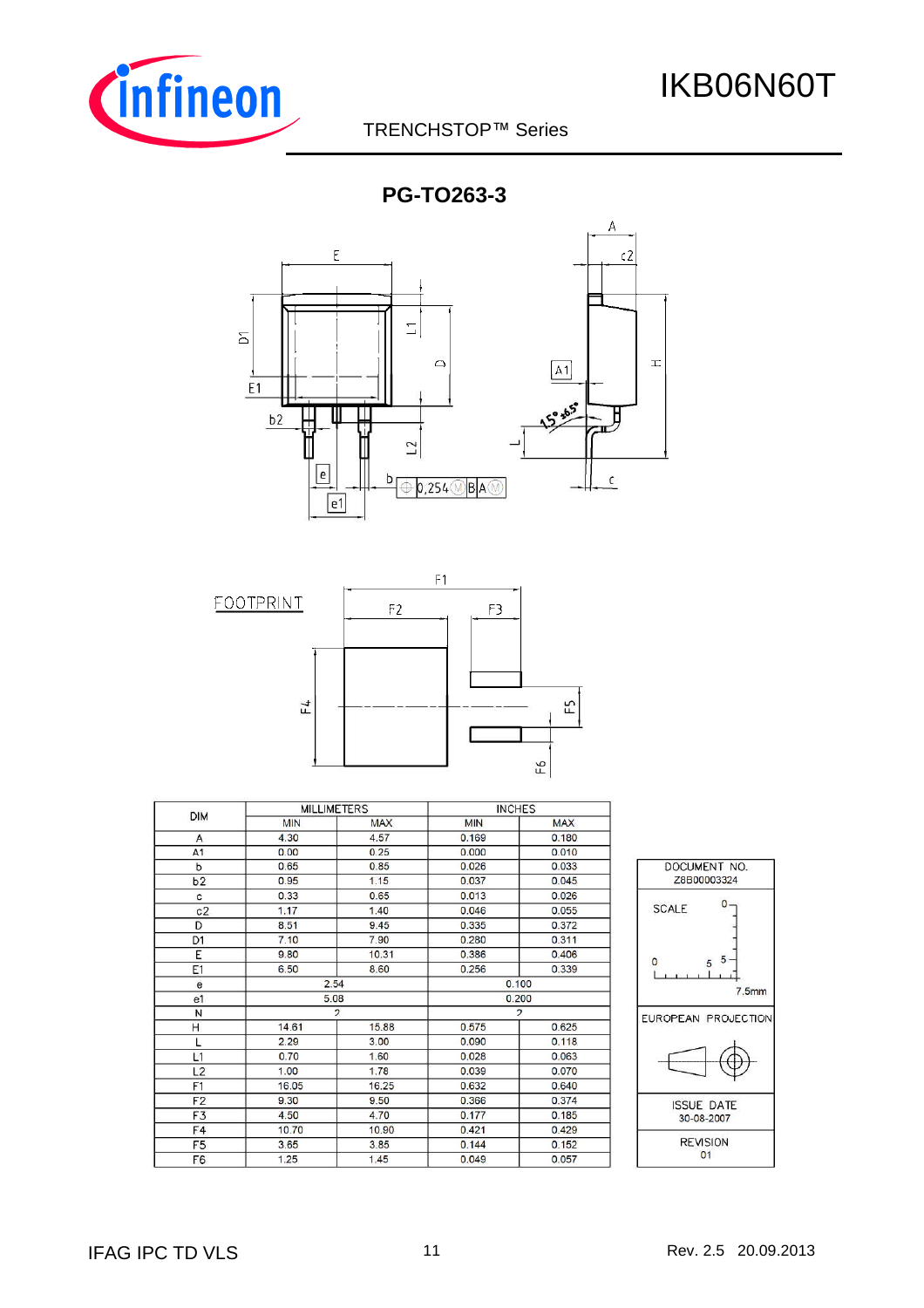

### TRENCHSTOP™ Series



<sup>(</sup>only for ZVT switching)

**Figure B. Definition of switching losses**

**SIS**